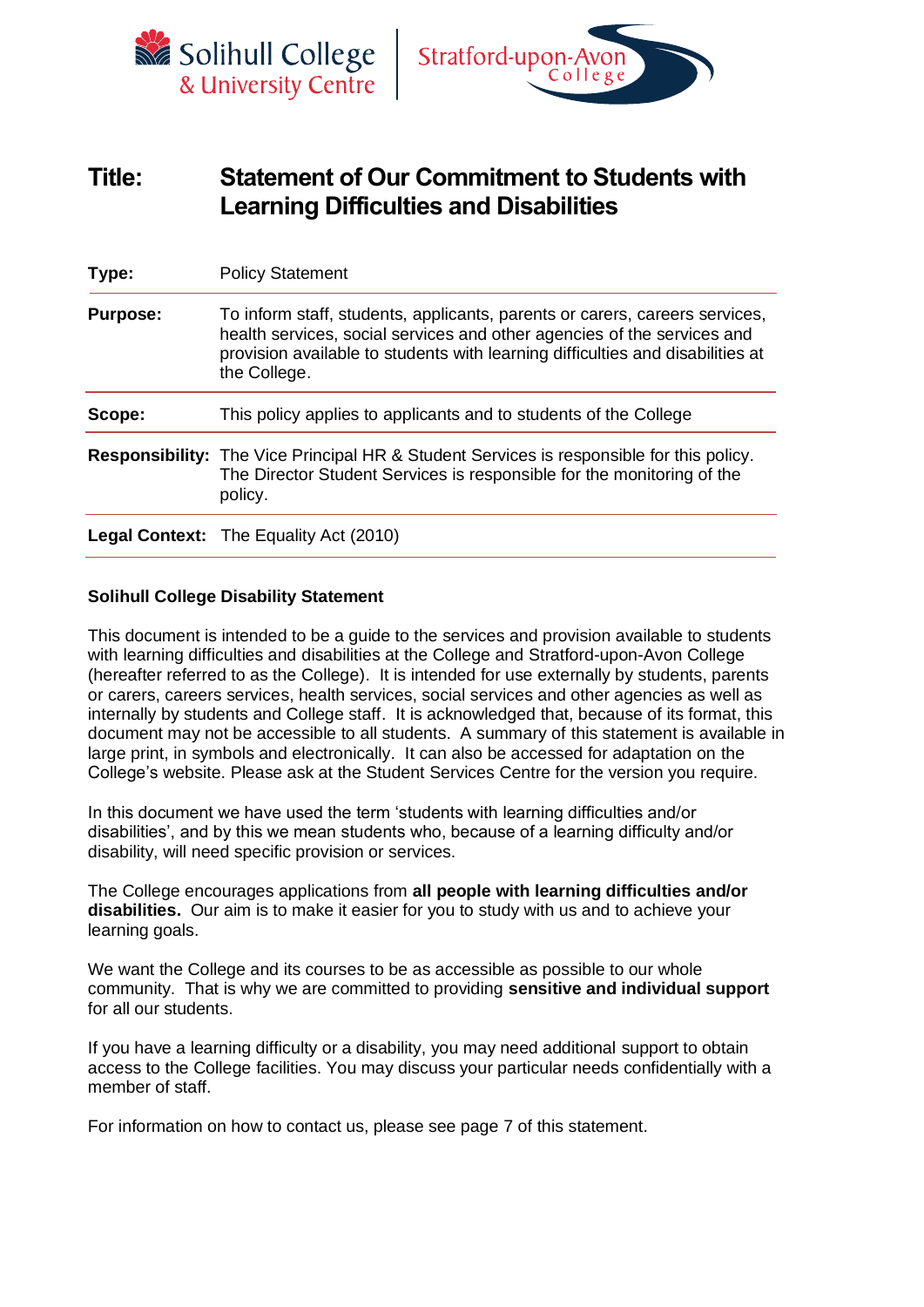## **How to Apply**

If you would like to join one of our courses, there are people who can help you through the admissions process. You will be asked to complete an application form. If this is difficult for you to do yourself then you can get help from the Student Services Centre, or you may want to ask someone you know well to help you. There is a box on the application form for you to indicate if you require any special help at interview **-** for example, a communicator or someone to help and support you*.* For full time courses, you will be asked to attend for an interview.

Our Student Services Centre is open and friendly for everybody. You can contact us by calling in to see us, by telephone, letter or by e-mail. A text message service is available for users with hearing difficulties. A member of the Additional Needs team can attend any interview if you wish.

There is space on the application form for you to indicate if you have any additional needs. If you tick this box your needs will be followed up by a member of the Additional Needs team.

Please inform us at the earliest possible opportunity if you have an Education, Health and Care Plan (EHCP) so that we can ensure that the provision and needs outlined within the plan can be provided.

## **What kind of support can we offer?**

## **Support for learning**

All full-time students have a Personal Tutor. Your Personal Tutor is here to support you in your studies, to provide advice, guidance and information, and is your main contact at college. You will meet regularly to discuss your progress and identify where you are doing well, what you need to work on and have help with. Any additional support you may need to complete your studies will also be made known to your personal tutor.

You are entitled to a discussion of your needs for additional support before joining a course of study, following which an ISP (Individual Support Plan) will be set up.

We will let you know what support is available before your course starts. The ISP is reviewed with you regularly to ensure that it is meeting your needs.

#### **Here are some examples of how we can help:**

- Support from a Learning Support Assistant in and out of class
- Personal care support
- Support through the English & Maths Hubs for numeracy and literacy
- Materials in different formats
- Loan of specialist equipment
- Technical support
- Reader/note taker
- British Sign Language/Sign Supported English communicators if you are D/deaf

# **Support with using equipment**

The College has a wide range of equipment available for student use. A particular piece of equipment is sometimes needed to enable students with disabilities to gain full access to their course.

Our range of specialist equipment includes:

• Computers with software such as *Read and Write* for students with dyslexia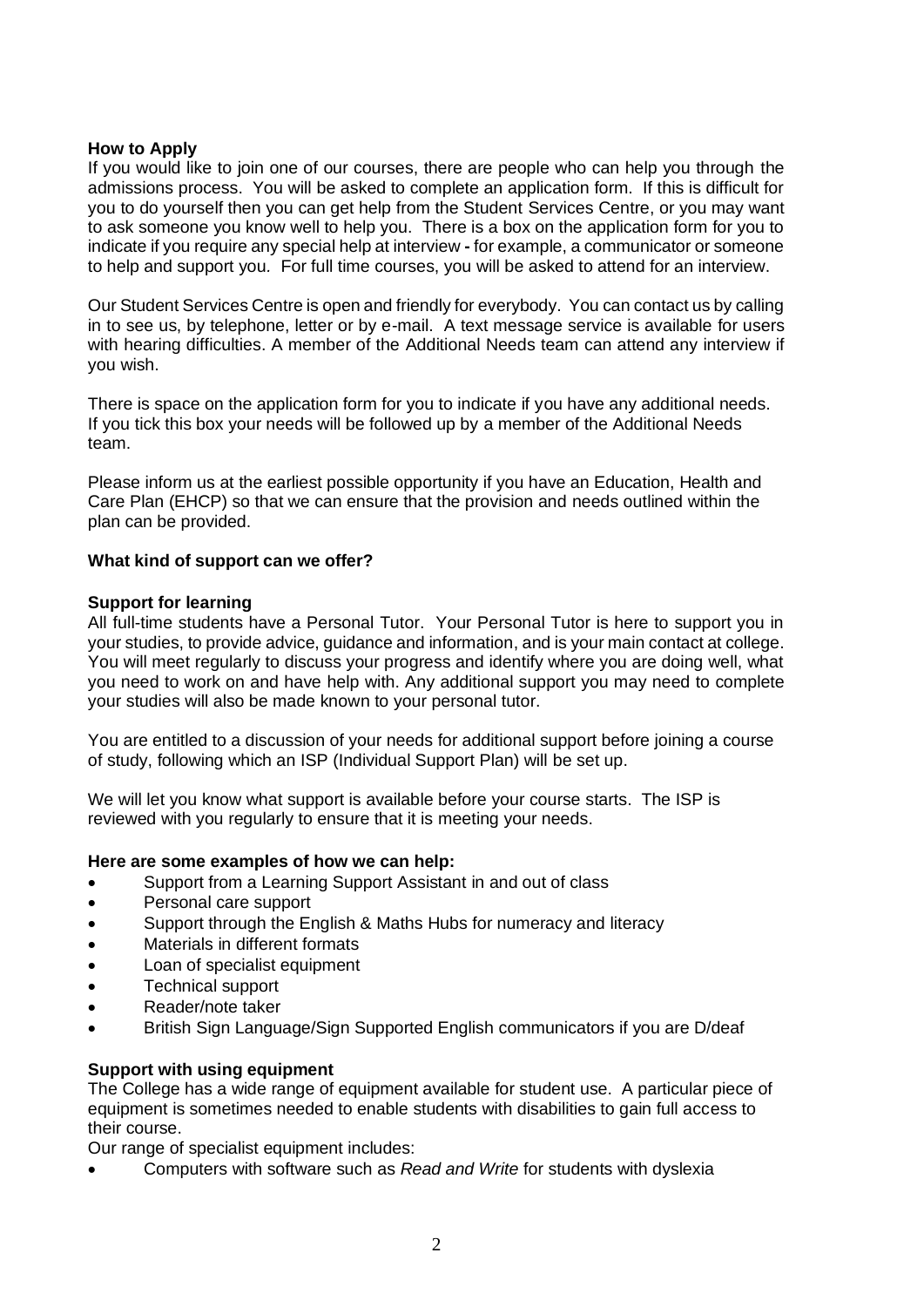- Large screen monitors
- Screen magnifiers
- Screen and text readers (for blind computer users)
- Specialist keyboards or input devices
- Dedicated laptops for long term loan
- **Dictaphones**
- Spell checkers and thesauruses
- Voice input software
- Scanners and digital cameras
- Portable CCTV (vision aid)
- Deaf alerters
- Visual Mouse
- Easy read scanner
- Site licence for Read and Write software to support varying visual abilities and other specialist software
- Induction Loops & radios aids
- The Exam Pen

If you would like a full list of what is available, please contact Dave Wedgbury, Additional Needs Manager.

The College website is disability friendly. We can help you to customise your desktop view to meet your specific need, e.g. the visual appearance of the desktop and keyboard input preferences.

**Once the course has started,** you can discuss with your personal tutor and/or subject tutor any difficulties, which you may be experiencing at college. You may ask for someone to help and support you with this, if necessary. The Additional Needs Support Tutor will be involved in these discussions.

Students intending to follow a Higher Education course should discuss their additional needs at their initial interview, since an application to Student Finance England (SFE) for Disabled Student's Allowance (DSA) will need to be made. The Additional Needs team can offer advice if needed.

# **Specialist advice**

Solihull College links to other agencies to provide specialist advice and support.

These are: Educational Psychology Service Solihull Specialist Careers Service Autism West Midlands Dyslexia West Midlands Solihull Action Through Advocacy Learning Disability Social Work Team Newlands Bishop Farm **Sign Solutions** Hereward College RNIB BID MIND CAMHS/ SOLAR Family First Think Family

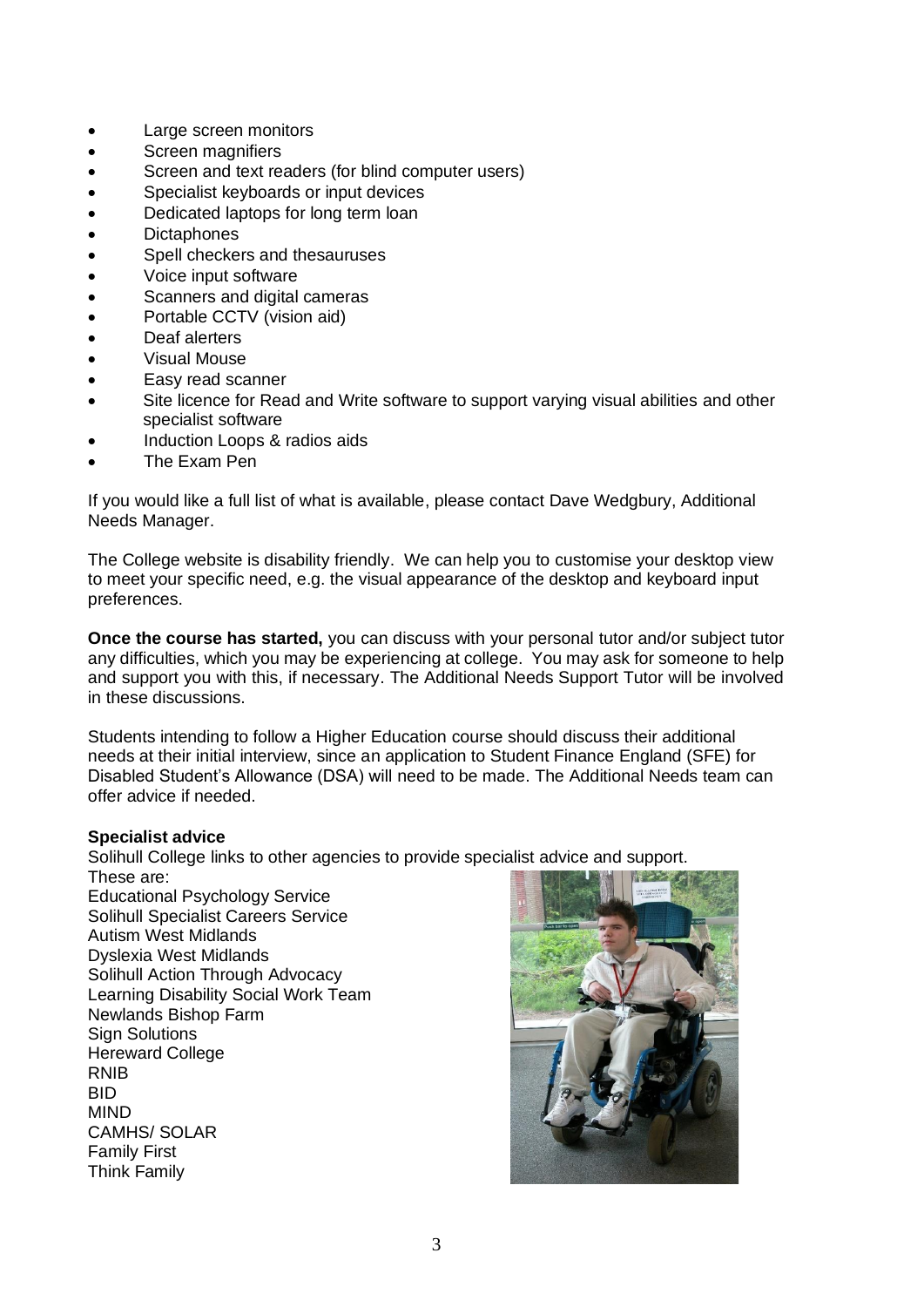SOLO **TechDis** 

## **How to ask for support**

You can ask for assistance during your first visit to the College when we will show you the buildings in order to identify any accessibility problems.

After your first visit we can offer a more detailed assessment and prepare an individual support plan (ISP) which will meet your needs.

We want you to let us know as soon as possible if you require support so that we can plan with you your transition into the College. However, if you decide you need support during your course, you can still contact us:

- **Dave Wedgbury – Additional Needs Manager** Contact through Student Services **Centre**
- **Julie Barson – Disability Officer** Contact through Student Services Centre
- **Liz Meredith - Dyslexia Support Coordinator** Contact through Student Services **Centre**
- **Diane Read – Deaf Coordinator** Contact through Student Services Centre
- **Sallie Partridge - ALD/Reach Co-ordinator**
- **David Lodge - Estates Manager.** The Estates Manager has general responsibility for buildings, including physical access and related premises matters. Contact through Facilities
- **Adam Thomas – Director Student Services** Contact through the Student Services Administrator.

#### **Relevant staff expertise**

The College staff are qualified and highly experienced in various areas of additional needs. They provide guidance and support to other staff across the College.

# **Disabled Students' Allowance**

Many students on HE courses who have a disability or learning difficulty may be eligible for funding from the Disabled Students' Allowance (DSA). Further information can be obtained from the Student Services Centre or online at [www.gov.uk/disabled-students-allowances-dsas/overview](http://www.gov.uk/disabled-students-allowances-dsas/overview)

#### **Literacy and Numeracy Support**

If you would like to improve your reading, writing and/or number skills, you can attend individual or group sessions in the English and Maths Hubs. The support plan will be designed to meet your individual needs.

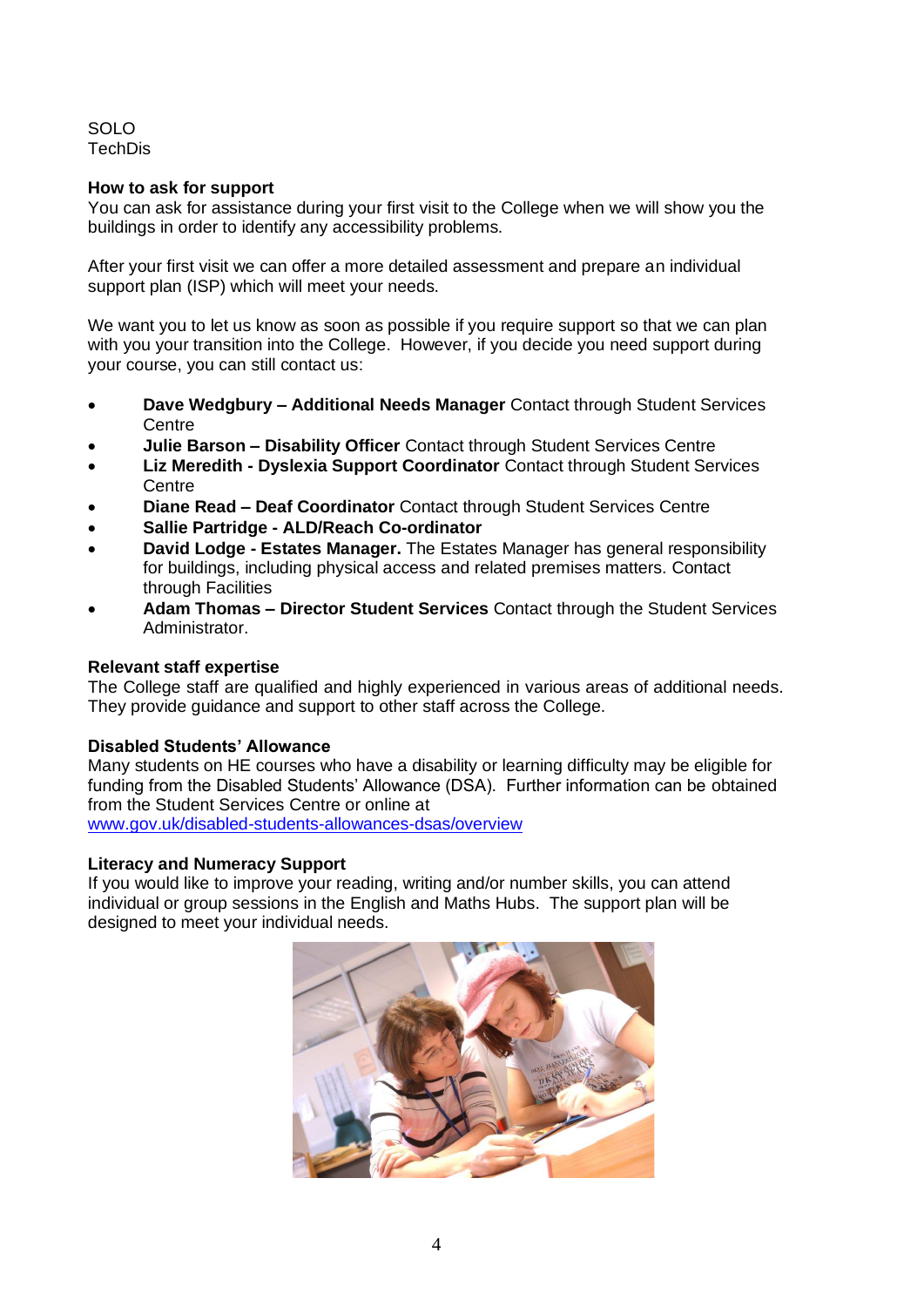# **Examination and assessment**

You may need to take an examination or other assessment as part of your studies. It is essential that you discuss your individual needs as soon as possible, especially as external bodies need to be contacted. The College's Examination Officers must make formal applications by dates set by the Examination Boards if students are to be given access arrangements.

A few examples of these arrangements are:

- using easily accessible rooms
- the use of readers and scribes
- **BSL** support
- extra time or timed rest breaks
- exam paper in a different format or on coloured paper as required

Your Additional Needs Support Tutor will apply for your exam access arrangements based on evidence of need and your normal way of working.



#### **Getting around the college**

This section tells you about the physical accommodation and access to the College buildings. There are three main campuses - Blossomfield Campus, Woodlands Campus and Stratfordupon-Avon Campus. Some community courses take place in other centres such as secondary schools and community centres. You are advised to ask us about specific accessibility needs or see details from Disabled Go on their website.

Recreational areas and refreshment facilities, learning Hubs, Libraries and Information Technology rooms are fully accessible at Blossomfield Campus and Woodlands Campus. There are lifts to the upper floors of the main buildings at Blossomfield and Woodlands Campus.

The College has a sports hall at the Blossomfield Campus and the changing rooms are disability adapted.

Information about the college can be accessed on the Disabled Go website as follows:

#### [www.disabledgo.com](http://www.disabledgo.com/)

#### **Parking**

There are designated parking spaces, clearly highlighted and located near to the main entrances at the three Campuses for blue badge holders and specialist transport users.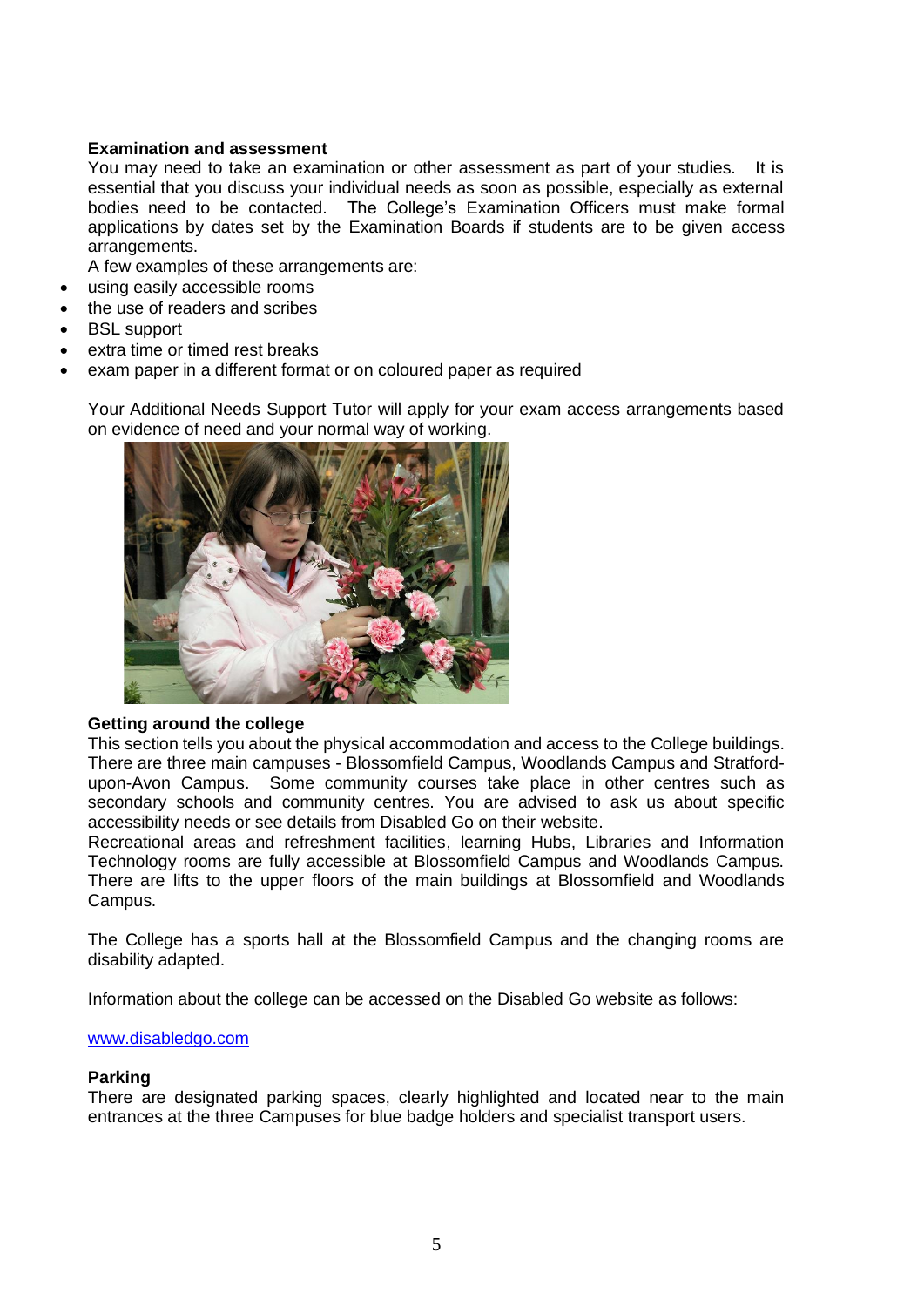## **Other facilities**

There are toilets for people with disabilities at each campus. There is a personal care room at Blossomfield campus.

## **Come and Visit Us**

The College wants to continue to improve physical access and facilities for people with disabilities. You are warmly invited to visit us and discuss your particular needs with the Additional Needs Manager or a member of the Additional Needs team.



# **What other facilities and services are available?**

The College provides a wide range of services and facilities to all its students including:

- Advice and guidance about choosing a course
- Welfare and financial advice
- Use of libraries, open access centres and learning Hubs
- Use of the College counselling service
- Careers quidance
- College nurse
- Support from the Student Enrichment Team

# **How can I complain if I'm not satisfied with the support provided?**

We hope that you will have a positive and successful time at college, but things can go wrong at times. If this happens, we want you to let us know. You can approach your complaint in a number of ways, which are set out in our Complaints Procedure. If you have any difficulty with communication, you can ask someone of your choice to help you make your complaint. For example, you can ask a parent, guardian, carer or friend to complain on your behalf or you can have access to the local advocacy service.

The College has a number of policies setting out your rights and responsibilities as a student. These are:

The Admissions Policy The Student Code of Conduct The Solihull College Student

The Attendance and Punctuality Policy